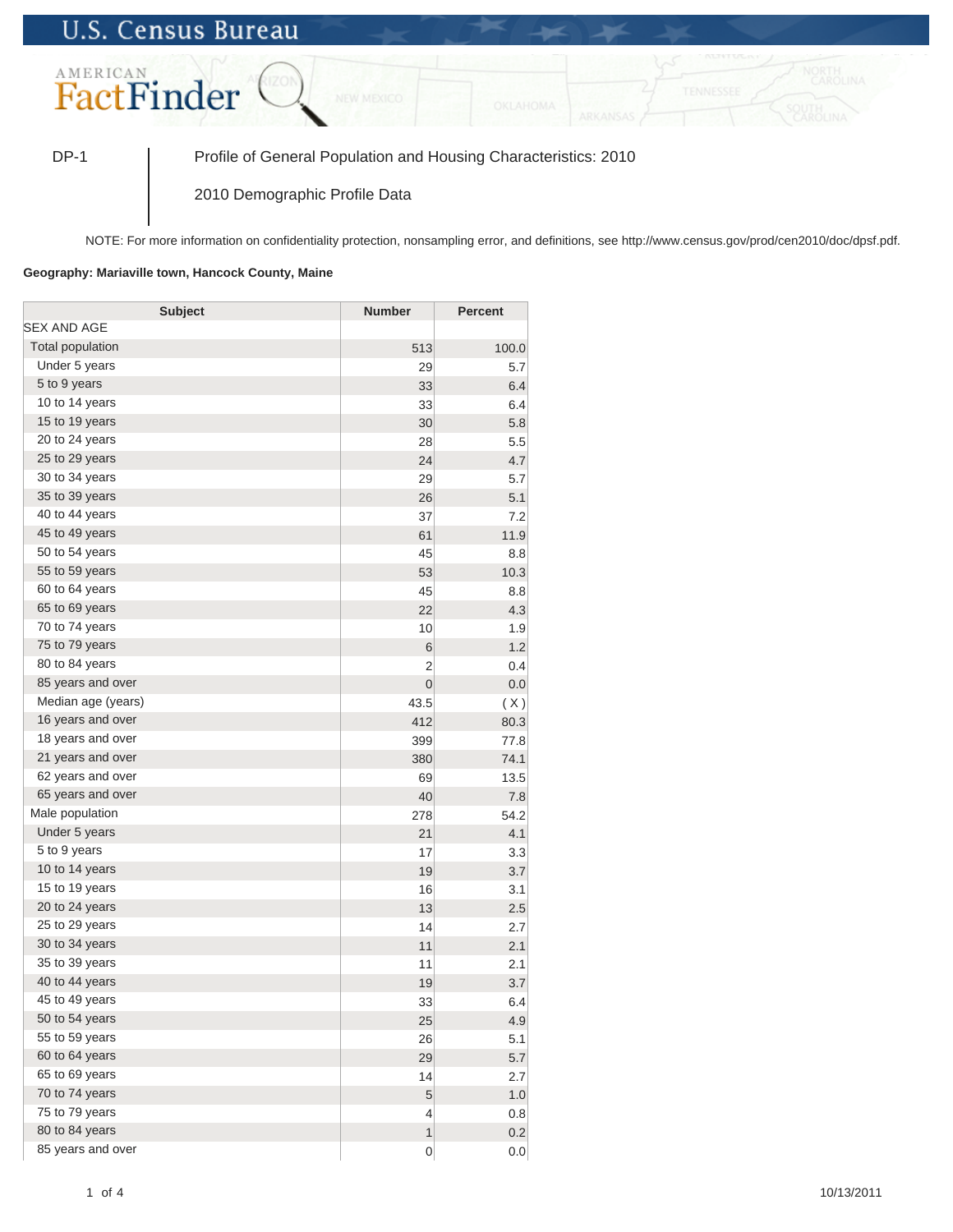| <b>Subject</b>                                      | <b>Number</b>  | <b>Percent</b> |
|-----------------------------------------------------|----------------|----------------|
| Median age (years)                                  | 43.9           | (X)            |
| 16 years and over                                   | 217            | 42.3           |
| 18 years and over                                   | 210            | 40.9           |
| 21 years and over                                   | 201            | 39.2           |
| 62 years and over                                   | 44             | 8.6            |
| 65 years and over                                   | 24             | 4.7            |
| Female population                                   | 235            | 45.8           |
| Under 5 years                                       | 8              | 1.6            |
| 5 to 9 years                                        | 16             | 3.1            |
| 10 to 14 years                                      | 14             | 2.7            |
| 15 to 19 years                                      | 14             | 2.7            |
| 20 to 24 years                                      | 15             | 2.9            |
| 25 to 29 years                                      | 10             | 1.9            |
| 30 to 34 years                                      | 18             | 3.5            |
| 35 to 39 years                                      | 15             | 2.9            |
| 40 to 44 years                                      | 18             | 3.5            |
| 45 to 49 years                                      | 28             | 5.5            |
| 50 to 54 years                                      | 20             | 3.9            |
| 55 to 59 years                                      | 27             | 5.3            |
| 60 to 64 years                                      | 16             | 3.1            |
| 65 to 69 years                                      | 8              | 1.6            |
| 70 to 74 years                                      | 5              | 1.0            |
| 75 to 79 years                                      | $\overline{2}$ | 0.4            |
| 80 to 84 years                                      | 1              | 0.2            |
| 85 years and over                                   | $\mathbf 0$    | 0.0            |
| Median age (years)                                  | 43.2           | (X)            |
| 16 years and over                                   | 195            | 38.0           |
| 18 years and over                                   | 189            | 36.8           |
| 21 years and over                                   | 179            | 34.9           |
| 62 years and over                                   | 25             | 4.9            |
| 65 years and over                                   | 16             | 3.1            |
| <b>RACE</b>                                         |                |                |
| <b>Total population</b>                             | 513            | 100.0          |
| One Race                                            | 510            | 99.4           |
| White                                               | 499            | 97.3           |
| <b>Black or African American</b>                    | 2              | 0.4            |
| American Indian and Alaska Native                   | 6              | 1.2            |
| Asian                                               | 2              | 0.4            |
| Asian Indian                                        | 0              | 0.0            |
| Chinese                                             | 2              | 0.4            |
| Filipino                                            | 0              | 0.0            |
| Japanese<br>Korean                                  | 0              | 0.0            |
| Vietnamese                                          | 0              | 0.0            |
| Other Asian [1]                                     | 0              | 0.0            |
| Native Hawaiian and Other Pacific Islander          | 0              | 0.0            |
| Native Hawaiian                                     | 0              | 0.0            |
| Guamanian or Chamorro                               | 0<br>0         | 0.0<br>0.0     |
| Samoan                                              | 0              | 0.0            |
| Other Pacific Islander [2]                          | 0              | 0.0            |
| Some Other Race                                     | 1              | 0.2            |
| Two or More Races                                   | 3              | 0.6            |
| White; American Indian and Alaska Native [3]        | 3              | 0.6            |
| White; Asian [3]                                    | 0              | 0.0            |
| White; Black or African American [3]                | 0              | 0.0            |
| White; Some Other Race [3]                          | 0              | 0.0            |
| Race alone or in combination with one or more other |                |                |
| races: [4]                                          |                |                |
| White                                               | 502            | 97.9           |
| <b>Black or African American</b>                    | $\overline{2}$ | 0.4            |
| American Indian and Alaska Native                   | 9              | 1.8            |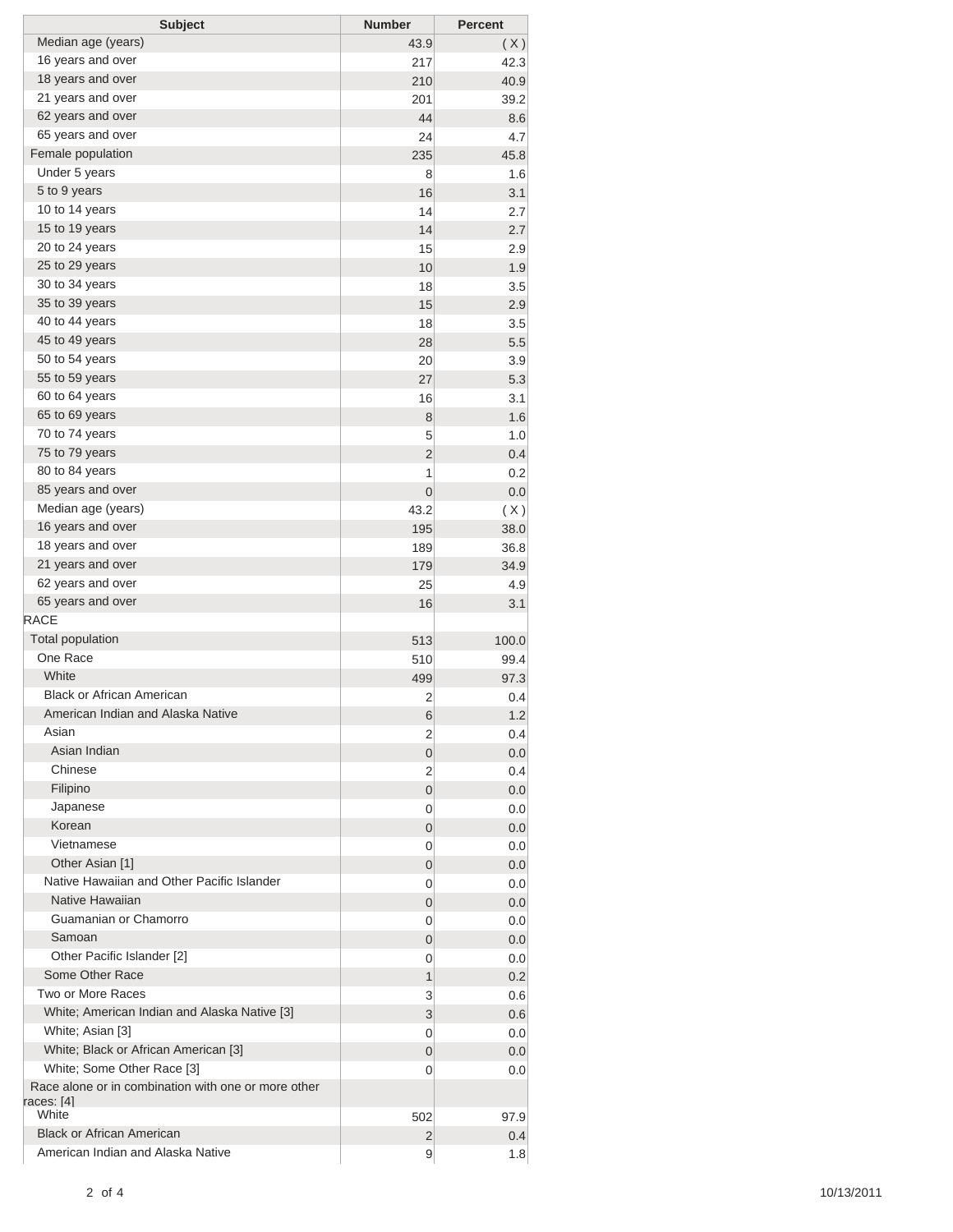| <b>Subject</b>                                   | <b>Number</b>  | <b>Percent</b> |
|--------------------------------------------------|----------------|----------------|
| Asian                                            | 2              | 0.4            |
| Native Hawaiian and Other Pacific Islander       | 0              | 0.0            |
| Some Other Race                                  | 1              | 0.2            |
| HISPANIC OR LATINO                               |                |                |
| <b>Total population</b>                          | 513            | 100.0          |
| Hispanic or Latino (of any race)                 | 9              | 1.8            |
| Mexican                                          | 4              | 0.8            |
| Puerto Rican                                     | 2              | 0.4            |
| Cuban                                            | 3              | 0.6            |
| Other Hispanic or Latino [5]                     | 0              | 0.0            |
| Not Hispanic or Latino                           | 504            | 98.2           |
| <b>HISPANIC OR LATINO AND RACE</b>               |                |                |
| <b>Total population</b>                          | 513            | 100.0          |
| Hispanic or Latino                               | 9              | 1.8            |
| White alone                                      | 8              | 1.6            |
| Black or African American alone                  | 0              | 0.0            |
| American Indian and Alaska Native alone          | $\overline{0}$ | 0.0            |
| Asian alone                                      | 0              | 0.0            |
| Native Hawaiian and Other Pacific Islander alone | $\overline{0}$ | 0.0            |
| Some Other Race alone                            | 1              | 0.2            |
| Two or More Races                                | $\Omega$       | 0.0            |
| Not Hispanic or Latino                           | 504            | 98.2           |
| White alone<br>Black or African American alone   | 491            | 95.7           |
| American Indian and Alaska Native alone          | 2              | 0.4            |
| Asian alone                                      | 6              | 1.2            |
| Native Hawaiian and Other Pacific Islander alone | 2              | 0.4            |
| Some Other Race alone                            | $\overline{0}$ | 0.0            |
| Two or More Races                                | 0              | 0.0            |
| <b>RELATIONSHIP</b>                              | 3              | 0.6            |
| Total population                                 |                |                |
| In households                                    | 513<br>513     | 100.0<br>100.0 |
| Householder                                      |                | 40.5           |
| Spouse [6]                                       | 208<br>118     | 23.0           |
| Child                                            | 141            | 27.5           |
| Own child under 18 years                         | 107            | 20.9           |
| Other relatives                                  | 7              | 1.4            |
| Under 18 years                                   | 5              | 1.0            |
| 65 years and over                                | 0              | 0.0            |
| <b>Nonrelatives</b>                              | 39             | 7.6            |
| Under 18 years                                   | 2              | 0.4            |
| 65 years and over                                | 4              | 0.8            |
| Unmarried partner                                | 30             | 5.8            |
| In group quarters                                | 0              | 0.0            |
| Institutionalized population                     | 0              | 0.0            |
| Male                                             | 0              | 0.0            |
| Female                                           | 0              | 0.0            |
| Noninstitutionalized population                  | 0              | 0.0            |
| Male                                             | 0              | 0.0            |
| Female                                           | 0              | 0.0            |
| <b>HOUSEHOLDS BY TYPE</b>                        |                |                |
| <b>Total households</b>                          | 208            | 100.0          |
| Family households (families) [7]                 | 142            | 68.3           |
| With own children under 18 years                 | 64             | 30.8           |
| Husband-wife family                              | 118            | 56.7           |
| With own children under 18 years                 | 46             | 22.1           |
| Male householder, no wife present                | 13             | 6.3            |
| With own children under 18 years                 | 11             | 5.3            |
| Female householder, no husband present           | 11             | 5.3            |
| With own children under 18 years                 | 7              | 3.4            |